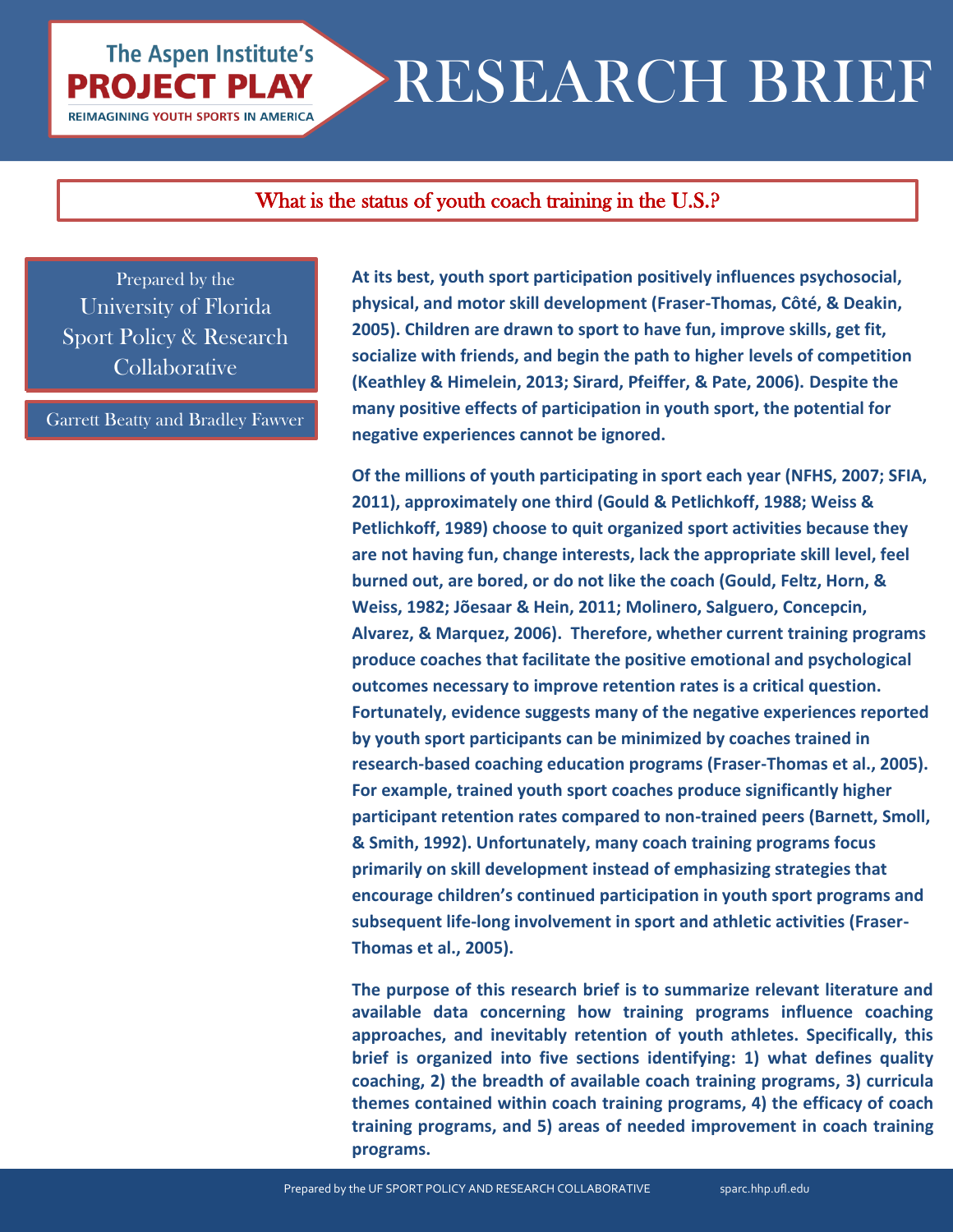#### **Question 1: What defines a quality coach, and how are they made?**

One of the most important influences on positive development in youth sport comes from the personal interactions athletes have with coaches (Bruner, Hall, & Côté, 2011). Ultimately, coaches impart knowledge to and model behavior for participants learning to engage in healthy physical exercise, perform in competitive environments, contribute to a team, persevere over challenges, and employ adaptive coping skills. Consequently, the skill of a coach is paramount to fostering a successful and positive sport environment. Understanding the personal characteristics of highly skilled coaches is therefore critical to increasing youth sport retention rates.

The *International Sport Coaching Framework* (2013) adopts an integrative definition of effective coaching from Côté and Gilbert (2009) that describes effective coaching as "*the consistent application of integrated professional, interpersonal, and intrapersonal knowledge to improve athletes' competence, confidence, connection, and character in specific coaching contexts.*" Consistent with this definition, research documents youth participants' preferred coach characteristics. For example, a study by Becker (2009) asked elite athletes from a variety of sporting backgrounds to retrospectively describe their experiences with coaches they considered 'great.' Importantly, many athletes included descriptions of their youth sport coaches. Athletes identified that the best coaches were knowledgeable, skilled, and experienced in their sport. Athletes valued their coaches' interpersonal skills—perceiving them as teachers, mentors, and friends, while describing them as good listeners, patient, and professional on and off the field. Coaches had the ability to use their own emotions to alter players' arousal levels, and were described as passionate, inspiring, competitive, but also composed throughout the season. Interestingly, while many athletes described their great coaches as perfectionists, they indicated their coaches maintained an approachable "human quality;" instilling a sense of trust, reliability, and confidence. Relatedly, Jõesaar, Hein, and Hagger (2012) recently found that when coaches foster autonomy in youth athletes (e.g., considering athlete input into decision making processes), levels of intrinsic motivation and the likelihood of continuing in the sport one year later increased. Overall, in addition to the traditional X's and O's knowledge of sporting environments, the interpersonal and psychological skills of coaches are important to athletes and promote retention of participants.

Coaches develop expertise through the accrual of thousands of hours of coaching experience—experience that complements their own sport participation (Lynch & Mallett, 2006). Interestingly, most successful coaches do not specialize in a single sport during their own athletic career. In fact, while many successful coaches were above average athletes for the sport they currently coach, research indicates that most participated in multiple sports growing up (Gilbert et al., 2009; Gilbert, Côté, & Mallett, 2006; Lynch & Mallett, 2006). In addition to competitive and practical experiences, research suggests that one method of producing quality coaches involves hundreds of hours of formal coach training (Erickson, Côté, & Fraser-Thomas, 2007); yet coaches in the U.S. receive limited formal training through courses and clinics (Gilbert et al., 2006; Gould, Giannini, Krane, & Hodge, 1990). Therefore, informal (on the job) training may be the primary method by which most coaches acquire expertise (Gilbert et al., 2009, 2006). One critical component of both formal and informal coach training is the mentorship of young coaches (Bloom, Durand-Bush, Schinke, & Salmela, 1998; Erickson et al., 2007; Lynch & Mallett, 2006). In effect, mentoring provides coaching for coaches, and imparts practical knowledge through guided experiential learning in technical, administrative, teaching, and interpersonal domains (Cushion, Armour, & Jones, 2003; Erickson, Bruner, MacDonald, & Côté, 2008; Gould et al., 1990; Lemyre, Trudel, & Durand-bush, 2007). However, benefits of mentorship will be limited by the quality of the mentor, and the mentor / mentee relationship (Jones, Harris, & Miles, 2009).

#### *Conclusions:*

- *Quality coaches possess expert skills in several areas.*
- *Technical and sport-specific knowledge are highly valued by athletes at all developmental levels.*
- *Psychological skills (such as motivation, guided goal setting, autonomy support, and arousal regulation) and interpersonal skills are highly valued characteristics of coaches.*
- *Coaching expertise is developed through substantial training that includes formal and informal training, as well as classroom and practical training*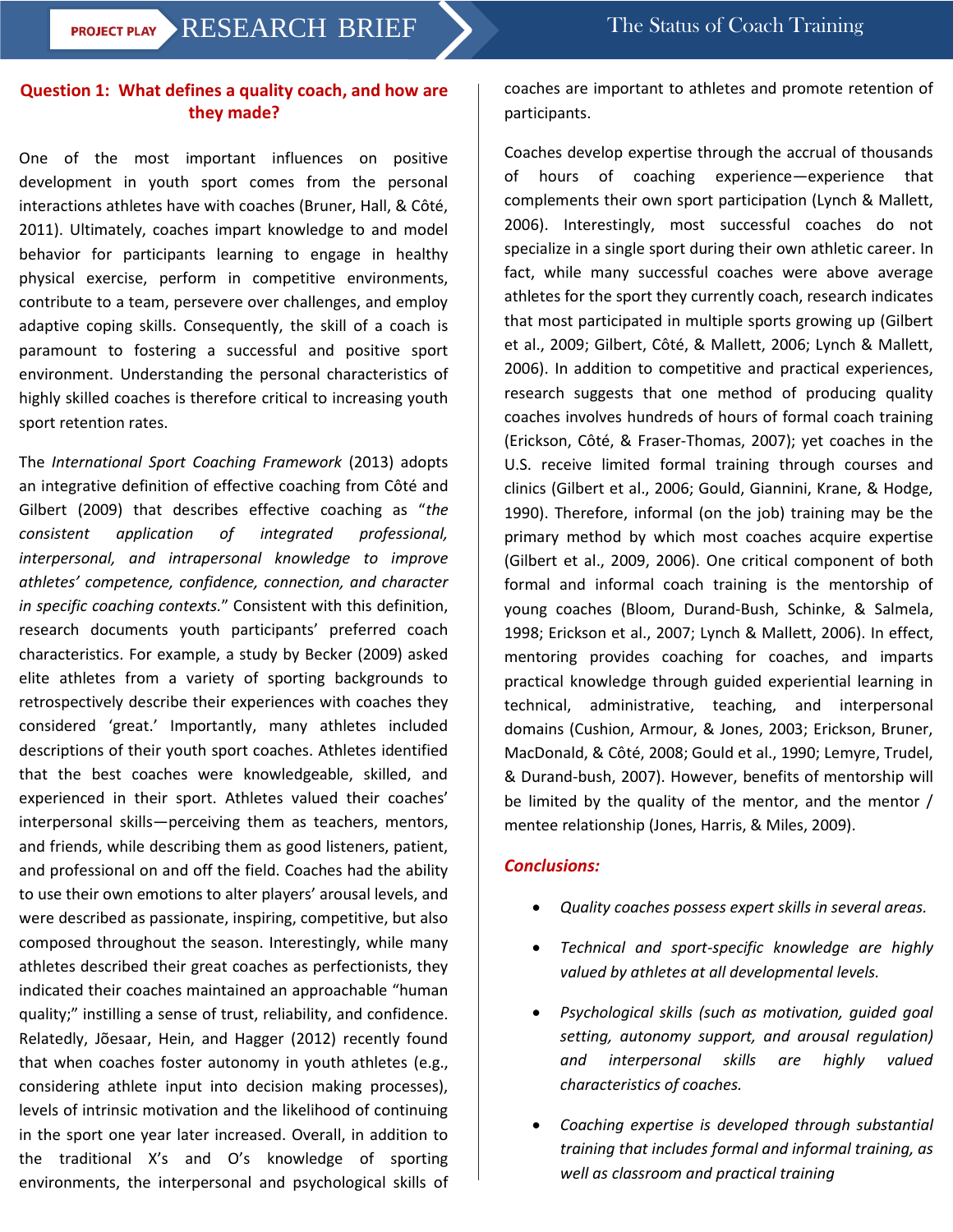#### **Question 2: What organizations provide training in coaching?**

Coaching education within the U.S. emerged from physical education programs that began in the early part of the 20th century. Although modern physical education curricula have evolved into research-based pedagogy programs, specified training for coaches has lagged behind (Dieffenbach & Wayda, 2010). At a post-secondary level, the vast majority of training options exist within colleges and departments with curricular foci in education, sport physiology, kinesiology, and/or sport management (McMillin & Reffner, 1999). Secondary educators, who also coach, often train primarily in general pedagogy and a specific content area (e.g., math, science, social sciences, physical education) due to state licensure requirements. As a result, training in sport coaching and the sport sciences is often limited, if existing at all. Even when coaches emerge from training programs in the sport sciences, many of these programs focus on physiology, biomechanics, athletic training, and strength and conditioning. Subsequently, many, if not the vast majority of coaches in youth sport lack specified training in the science of coaching (Nelson, Cushion, & Potrac, 2006). This phenomenon is only magnified in the volunteer coach (Lemyre et al., 2007). In an attempt to address the void, numerous organizations have generated training programs and competencies to certify coaches.

The National Council for the Accreditation of Coaching Education (NCACE) serves as the sole accrediting body for coaching education programs within the United States. As of October 2013, nine post-secondary institutions have sought and achieved NCACE accreditation (Table 1). This anemic number of institutions is but a fraction of post-secondary programs offering relevant course work. For example, USAcoaching.org identifies an additional 14 active postsecondary institutions offering coaching education curricula (Table 2). In fact, a reasonable estimate of the actual number of programs can be extrapolated from McMillin & Reffner's (1999) Directory of College and University Coaching Education Programs. The directory, albeit outdated, identifies upwards of 148 undergraduate minor, 10 undergraduate major, and 21 graduate level programs in coaching education. Such a discrepancy is not surprising given the limited fiscal and temporal resources of colleges and universities. In effect, the costs of NCACE accreditation for many of these programs outweigh the benefits in the eyes of administrators (Templin & Blankenship, 2007). Unfortunately, emerging coaches seeking post-secondary

training may find it difficult to locate and successfully navigate information on available programs due to the lack of a central database. If a prospective coach Google searched, "How do I become a coach?" 26,200 results emerge; of which, the NCACE website is not found within the first 100 results.

Post-graduate certificates and training programs offered through myriad sport organizations provide alternative training models for youth coaches. NCACE identifies eight accredited organizations (Table 3). The NCACE accredited organizations range from general coaching organizations, such as the National Federation of State High School Associations (NFHS), to specific sport governing bodies like USA Track & Field. Similar to post-secondary institutions, the NCACE list of accredited organizations is not exhaustive. To illustrate this point, 48,300 results appear when searching for "sport coaching certification programs" through Google. Given the plethora of training options available, and the likelihood that youth coaches will struggle to identify what certification they should pursue, sport organizations should provide explicit guidelines and readily accessible training programs. A sample of highly respected organizations offering coaching education programs, but lacking NCACE accreditation, is available in Table 4.

#### *Conclusions:*

- *Post-secondary institutions and various organizations provide coach training programs.*
- *Identifying what training programs exist and which are appropriate may be difficult for emerging and continuing coaches.*

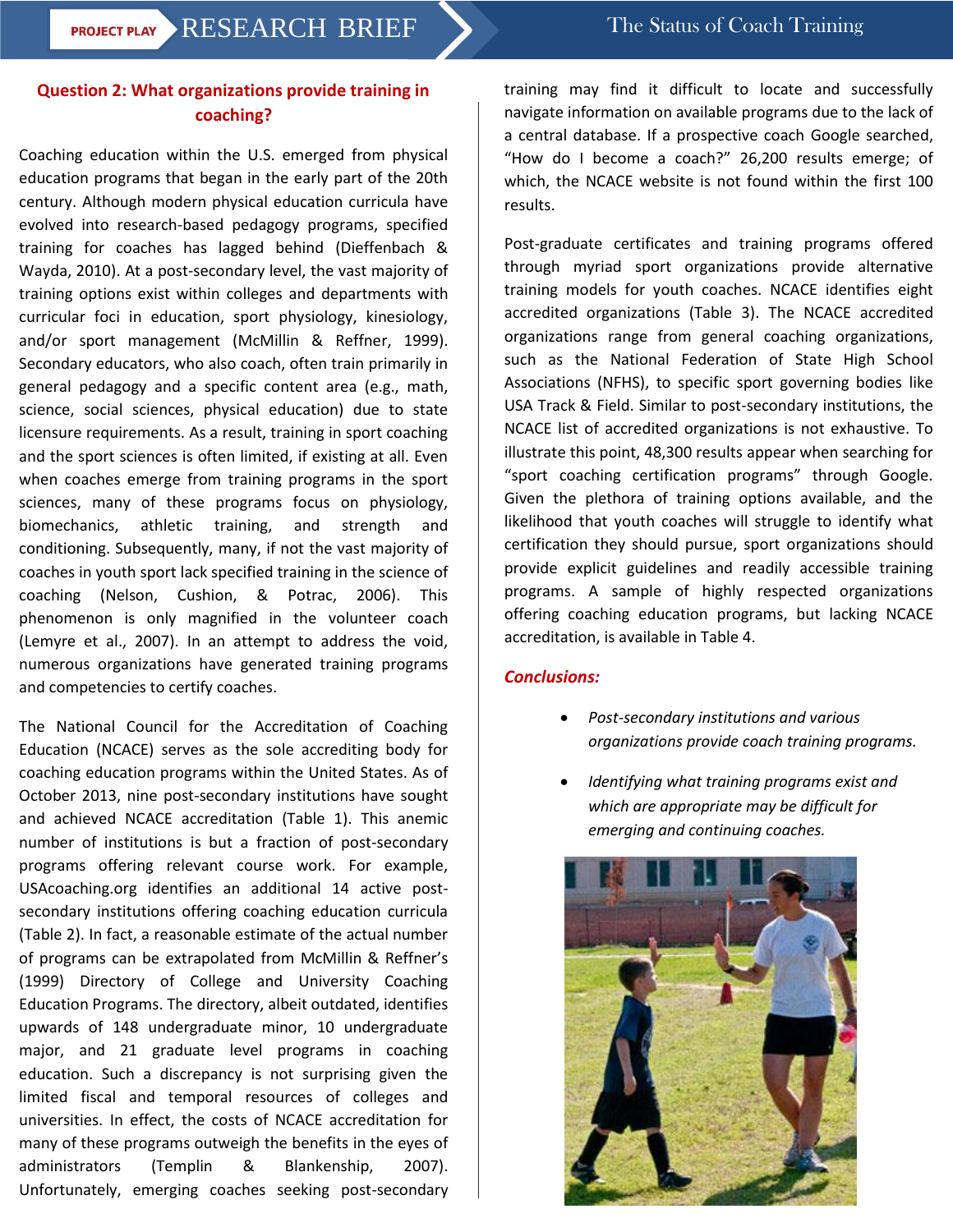### **PROJECT PLAY RESEARCH BRIEF** The Status of Coach Training

#### **Question 3: What is being taught to coaches?**

The National Association for Sport and Physical Education (NASPE) publishes the National Standards for Sport Coaches (NSSC), which identifies eight general domains of knowledge vital for quality coaching. The eight domains include 1) Philosophy & Ethics; 2) Safety & Injury Prevention; 3) Physical Conditioning; 4) Growth & Development; 5) Teaching & Communication; 6) Sport Skills & Tactics; 7) Organization & Administration; and 8) Evaluation. Each of the eight domains consists of specific standards (NASPE, 2006). The 40 standards include detailed benchmarks that guide performance and evaluation of the respective standards. All programs accredited by NCACE have demonstrated curricula that provide opportunities for students to develop the skills necessary to master each of NSSC's benchmarks and standards contained within the eight domains. Additionally, NSSC identifies three performance levels of coaches—basic coach (Level 1), intermediate coach (Level 3), and master coach (Level 5)—that designate the minimum standards coaches should master to provide quality coaching for specific developmental levels of sport participation. For example, Level 1 & Level 3 coaches are prepared to perform as youth sport coaches and high school coaches. In comparison, Level 5 coaches are prepared to coach sub-elite (college) and elite athletes (Olympic / professional). Interestingly, only two NCACE accredited programs provide Level 5 training (see Tables 1 & 3).

In spite of the efforts of NCACE to standardize coaching education programs, a high degree of variability exists across post-secondary coaching education curricula. For example, the M.Ed. degree offered from the Virginia Commonwealth University is housed within the Center for Sport Leadership and the curriculum contains a strong emphasis on sport administration. In comparison, many programs are housed within traditional physical education / exercise science programs. The B.S. offered by Brigham Young University is one such degree, and primarily emphasizes K-12 education and the exercise sciences—requiring only three courses explicitly focused on coaching. The most rigorous coaching programs, such as those offered by West Virginia University, require upwards of 10 courses specifically focused on coaching principles ranging from strength and conditioning, coaching techniques for specific sports, and practicum experiences. See Tables 1 and 2 for a more detailed breakdown of curricula.

Post-secondary programs also vary in the availability, volume, and magnitude of practical internship (practicum) experiences. Programs offering practical experiences range in requiring 1-3 applied experiences. Additionally, the number of credit hours (and presumably the number of contact hours) varies by institution. While some programs require as few as one credit hour of practical experience, others include a capstone experience consisting of substantial practical involvement. Further, the nature of practical experiences likely vary according to the emphasis of the program such that practical experience in a program emphasizing sport management is likely very different than practicums found in programs emphasizing coaching education. Of most concern, 13 of the 41 identified programs fail to offer any formal practicum. Considering that quality coaching practicums provide opportunities to develop administrative, communication, teaching, interpersonal, networking, and leadership skills in addition to the application of strategic, ethical, and sport science knowledge obtained in the classroom (Dieffenbach, Murray, & Zakrajsek, 2011); the absence of formal practical experience opportunities in a coaching education program is shocking.

Curricula provided by sport organizations in many ways reflect those offered by post-secondary institutions (Table 3 & Table 4). However, these curricula are abbreviated. The overwhelming paradigm involves 1-2 required courses in foundational topics, 1-2 courses focused on player safety, and 1-2 courses specific to a sport and/or the age group of involved athletes. Additional elective style courses are offered by many organizations for coaches seeking further training. For example, the National Federation of State High School Associations (NFHS), Positive Coaches Alliance, and Youth Enrichment in Sports offer courses focusing on techniques promoting optimal emotional and psychological experiences for participants. USA Hockey provides one of the more rigorous models; requiring coaches to progress along a tiered, three-year education program that includes agespecific training. Once coaches reach Level 3 certification, certification is valid for two years. Coaches are then required to renew certification after two seasons in order to continue coaching. In addition to the basic certification requirements, USA Hockey provides additional levels of training that encourage continued skill development. Surprisingly, none of the reviewed curricula included a formal mentorship or apprenticeship program for beginning coaches—this is not to say that mentorships do not occur, but rather there exists no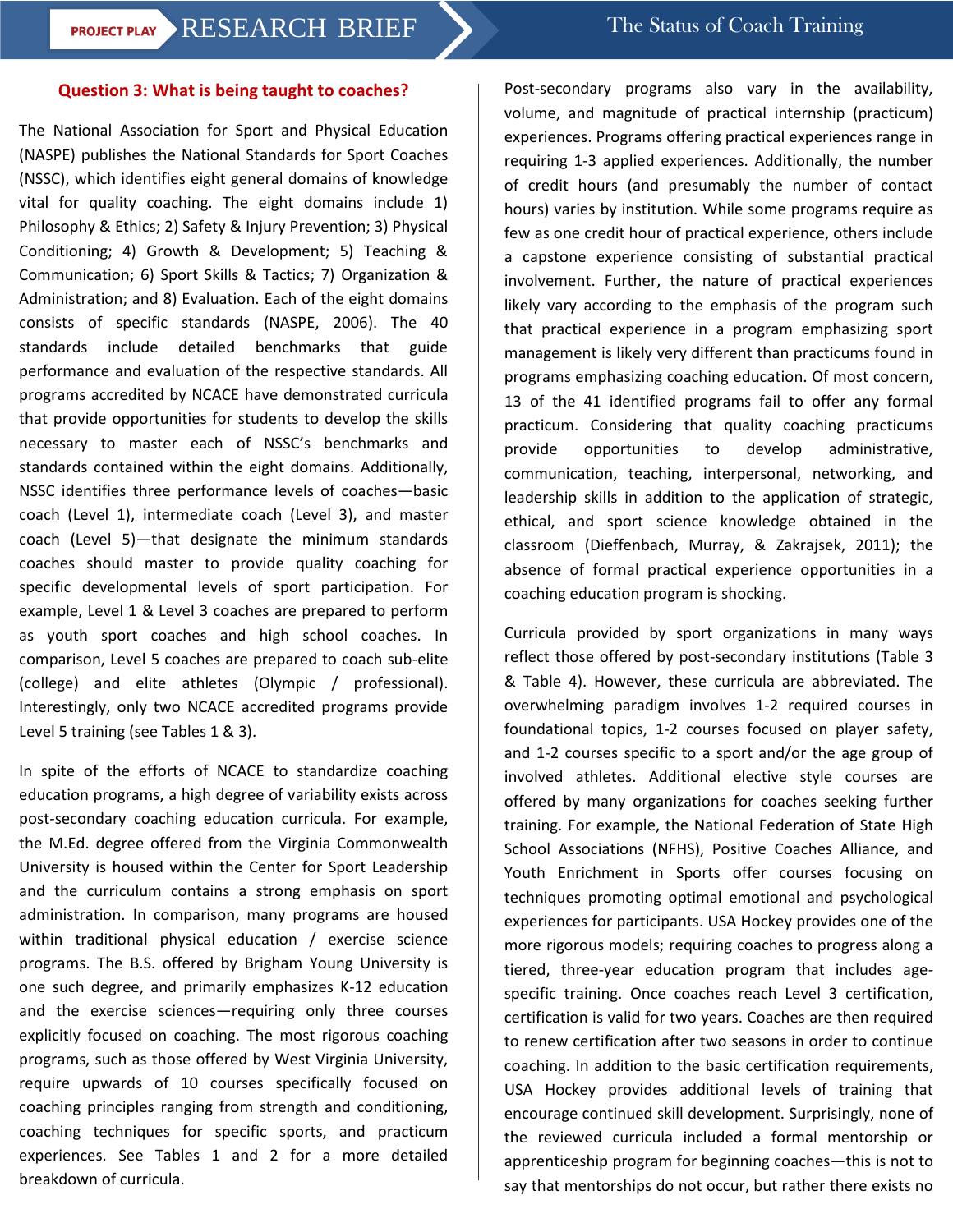# **PROJECT PLAY > RESEARCH BRIEF** > The Status of Coach Training

formal mechanism by which consistent and quality mentorships can currently be ensured.

The costs of courses and certifications offered through sport organizations vary dramatically—ranging from approximately \$20 to \$250 in most organizations (Tables 3 and 4). The price of certification increases as course rigor, complexity of course delivery, and level of certification increases. For example, USA Rugby provides an ideal pricing model for entry-level training (Level 100 certification) in collaboration with the International Rugby Board (IRB). The Level 100 certification Rugby Ready course is available for no charge, and includes 18 modules that cover safety and sport-specific technical topics. Further training (Level 200 & Level 300 certification) is offered at a cost. Although Level 100 training is offered at no cost, registering as a Level 100 coach requires membership with USA Rugby at a cost of \$65. In collaboration with NFHS, the Special Olympics of North America offer free training in Unified Sports. Comparatively, Youth Enrichment in Sports offer a "pay what you can" pricing model allowing free access to content, but suggesting a \$25 donation—with a majority of proceeds donated to youth sport organizations. While not outrageously high, the existing cost structure of available coaching certifications may reduce the likelihood of volunteer coach enrollment—especially for lower income coaches, and coaches with one or more dependents involved in pay to play organizations.

#### *Conclusions:*

- *In spite of established national standards, coaching education curricula vary dramatically across organizations.*
- *An inconsistent expectation of practical experience exists in post-secondary coaching education programs.*
- *Sport organizations offer quality training alternatives for coaches not trained in post-secondary coaching education programs; however, emerging coaches may find the more rigorous programs and certification levels cost prohibitive.*

### **Question 4: Do coaching education programs influence participant retention?**

Most existing literature evaluating the efficacy of coach training programs focuses on how coach training affects the psychological outcomes of participants. Consequently, limited data exists examining how coach education programs directly influence retention rates in youth sport. Further, a recent systematic review indicates that coach training is still an emerging science, with many coach interventions lacking strong theoretical bases (Langan, Blake, & Lonsdale, 2013). Unsurprisingly, without unified empirically guided theories, mixed results have emerged regarding the effectiveness of coach training.

One of the first investigations to look at coach training was conducted in 1976 (Smith, Smoll, & Curtis, 1976). Researchers assigned Little League Baseball coaches to a twohour *Mastery Approach to Coaching* (MAC) training program during preseason and interviewed the coaches' athletes at the end of the season. The MAC program consisted of emphasizing positive coaching behaviors (e.g. reinforcement, encouragement following mistakes, supportive corrective instruction, and technical instruction) and decreasing undesirable coaching behaviors (e.g. punishment, punitive instruction, controlling behaviors). One critical instruction given to coaches was to concentrate on participants' effort levels and emphasize fun experiences, as opposed to promoting winning as the primary goal. Results from this seminal investigation indicated that a short duration intervention was successful in improving athletes' selfesteem and positive ratings of the coach and sport environment. Other work substantiates the effectiveness of formal coach training programs on increasing youth athletes' self-esteem (Coatsworth & Conroy, 2006), and quality informal coach training on increasing personal and social skills in youth athletes (MacDonald, Côté, & Deakin, 2010).

Contrasting results exist examining whether training programs actually alter coaches' behaviors. For example, Conroy and Coatsworth (2004) found that a 2-hour coach training program modeled after the MAC program had little impact on modifying the coaching behaviors of a sample of youth swim coaches. In contrast, Falcão, Bloom, and Gilbert (2012) demonstrated that a similar 2-hour workshop aimed at increasing positive coaching successfully improved desirable coaching behaviors and attitudes in youth soccer and basketball coaches. Specifically, Falcão and colleagues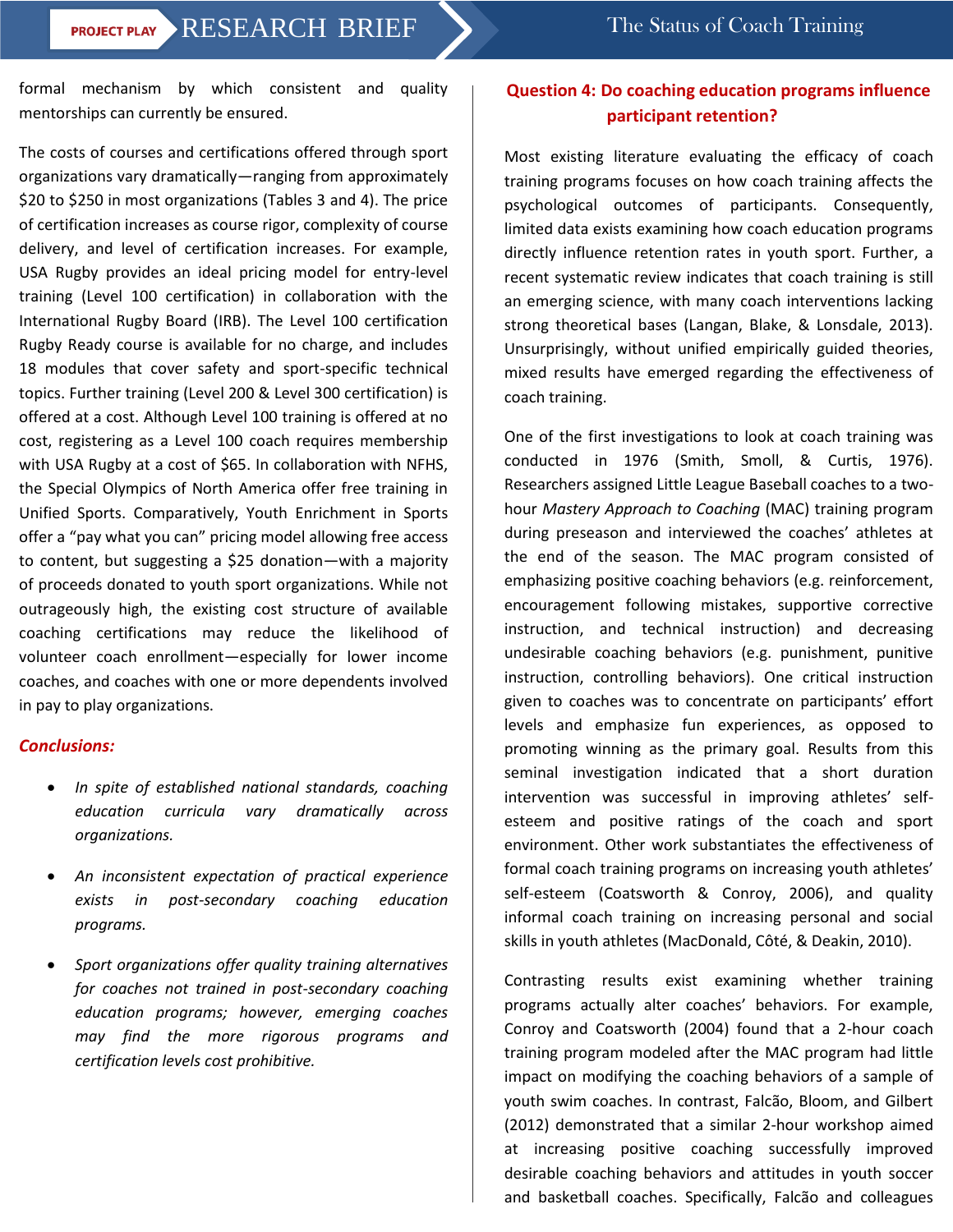### **PROJECT PLAY RESEARCH BRIEF** The Status of Coach Training

found that most coaches believed the workshop activities promoted coach competence, confidence, connection, and character development. An important aspect of this particular workshop was that coaches were given input (autonomy support), thus promoting intrinsic motivation to fully participate in the training procedures. Similarly, a study by Campbell (2005) found that formal instructional courses for novice coaches improve aspects of the Coach Efficacy Scale (CES; Feltz, Chase, Moritz, & Sullivan, 1999), including coach motivation, strategy, technique, and character building. Other intervention strategies have proven effective at increasing coaches' facilitation of young athletes focusing on mastery goals versus outcome goals and individual performance relative to peers (Smith, Smoll, & Cumming, 2007; Smoll, Smith, & Cumming, 2007).

One of the few studies to directly examine the effect of coach training and youth player attrition found that the same MAC program used by Smith and Smoll (1976) reduced dropout in a group of little league baseball players (Barnett et al., 1992). Player ratings of their coaches indicated that MAC trained coaches were more engaging, better teachers, and less punitive compared to ratings of coaches not receiving MAC training. Additionally, players felt their MAC trained coaches liked them more, and in turn players reported liking their coaches more. Finally, players of MAC trained coaches reported having more fun and more interpersonal connection with their teammates compared to control players. Important to the interpretation of these results, players in both groups did not differ in their overall team performance, liking of the sport, or evaluation of coaches' knowledge. Although not directly measuring participant attrition, a related study by Smoll, Smith, & Cumming (2007) report increased engagement in team activities throughout a basketball season for 10-14 year old female and male participants whose coaches received preseason MAC training.

#### *Conclusions:*

- *Existing research indicates that appropriate coach training programs have the ability to improve coaches' behaviors, improve player outcomes (e.g., self-esteem, enjoyment), participant engagement, and ultimately increase participant retention.*
- *Unfortunately, existing research is limited; emphasizing the need for more research examining*

*the impact of coach training on coaches' experiences, participant outcomes, and participant retention.*

#### **Question 5: How can coaching education programs improve to promote player retention?**

Extant research clearly identifies the factors important in facilitating continued youth sport participation. In turn, coaches stand to maximize the likelihood of participant retention when they possess competencies in the technical aspects of a given sport; providing positive and fun competitive environments; motivating and modeling adaptive coping skills in the face of adversity; and promoting mastery motivation while minimizing fear of punishment for mistakes. Limited, but encouraging, evidence suggests that training coaches in the psychological skills of coaching, as well as the technical skills, facilitates retention of youth participants. Existing coach standards (NASPE, 2006) promote such training. However, detailed examination of available curricula reveals inconsistent implementation of this desired training. While some programs provide substantial training, others only include training in interpersonal / psychological skills within the broader context of other coaching courses. Further, internships and mentorships have been identified as extremely important in expertise development of coaches. However, implementation of internships is inconsistent, and formal mentorships appear nonexistent within sport organizations. Whether emerging coaches know training is available is an additional concern. Moreover, emerging coaches may encounter difficulties locating the quality training they desire. Finally, the cost of coach training programs may be a limiting factor for many youth coaches.

Although several limitations in current coach training programs have been identified, the obstacles presented are manageable. For example, curricula content should be explicitly evaluated to ensure that in addition to training coaches in the technical aspects of sport coaching, theoretical foundations and practical knowledge are imparted to trainees concerning the interpersonal and psychological skills necessary to provide the highest quality coaching possible. In addition, more stringent guidelines should be formulated concerning the type and volume of practical experiences necessary to complete post-secondary coaching education programs. Similarly, governing bodies should strongly consider instituting mentorship programs such that emerging, novice coaches work under the guidance of expert coaches—in effect learning to appropriately apply the technical, interpersonal, and psychological knowledge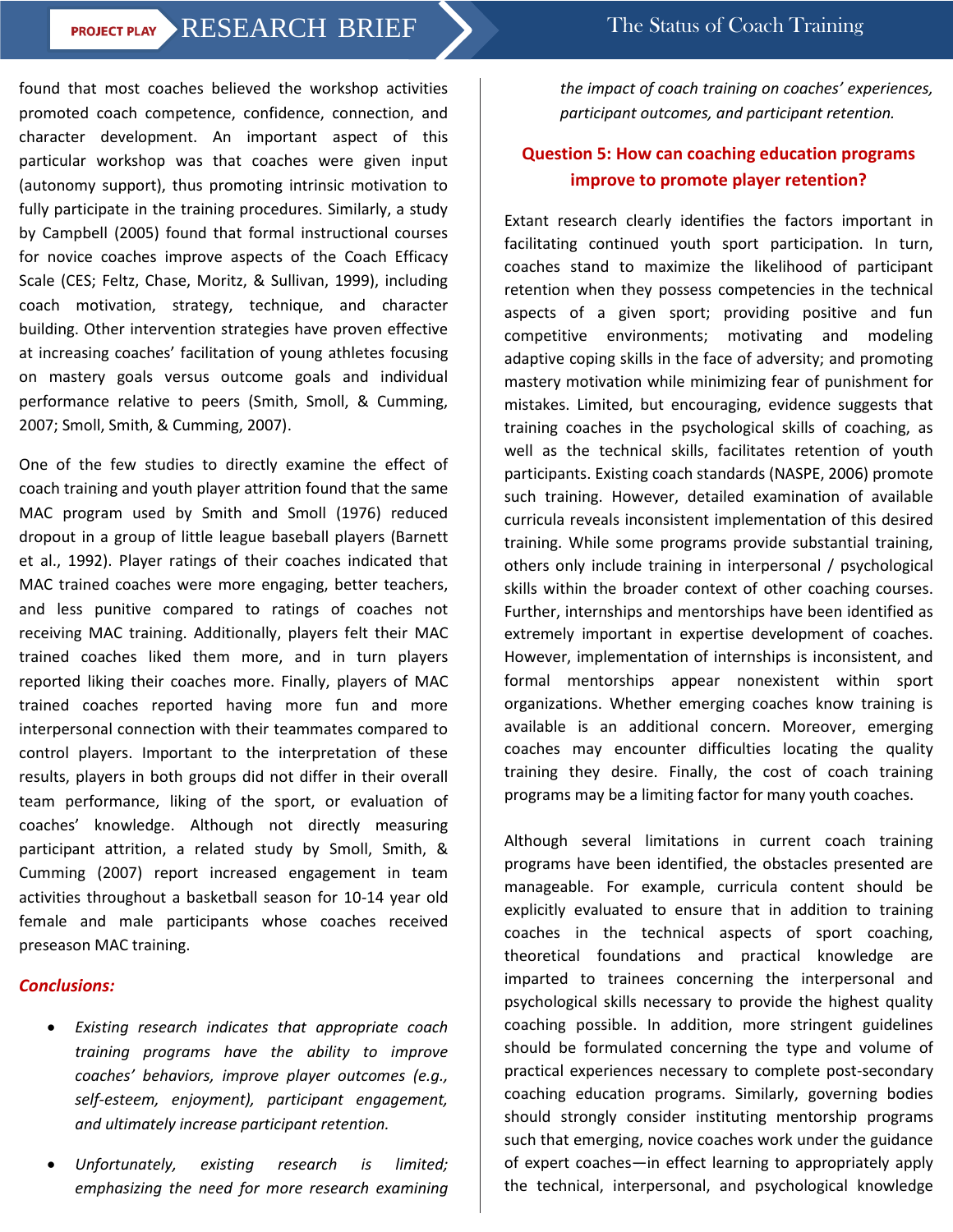## **PROJECT PLAY > RESEARCH BRIEF** > The Status of Coach Training

obtained through certification coursework. Considerable efforts should also be made to ensure that the best information on coaching education is prominent and readily accessible in today's dynamic media world. Finally, an evaluation of certification costs should be conducted, such that individuals volunteering and coaching our youth, can reasonably access and gain the necessary training to provide positive and healthy sport experiences.

Coaching education in the U.S. has evolved considerably in its first century of existence. The financial potential of elite athletic performance has unquestionably redefined the expectations of coaches to produce successful athletes and winning teams. Unfortunately, this phenomenon permeates throughout all developmental levels of sport. While such a phenomenon could be perceived as an immovable obstacle, optimism founded in the understanding of existing coaching science enlightens the opportunity to drastically improve youth sport through the training and production of quality coaches. Indeed, organizations such as NCACE, the International Council for Coaching Excellence (ICCE), and the Association of Summer Olympic International Federations (ASOIF) are working diligently to develop frameworks and standards (ICCE & ASOIF, 2013; NASPE, 2006) that aim to provide comprehensive charters redefining the role of coaches in developing athletes, providing guidelines for coach education programs, and establishing standards for coach certification. Continued efforts by organizations, scientists, and coaches surely stand to catalyze further progress in formalizing and implementing coaching education programs that will ultimately improve youth sport experiences and retention rates.

#### **About the Authors:**

Garrett Beatty and Bradley Fawver, of the [UF Performance](http://apk.hhp.ufl.edu/index.php/departments-centers/center-for-exercise-science-ces/performance-psychology-laboratory/)  [Psychology Laboratory](http://apk.hhp.ufl.edu/index.php/departments-centers/center-for-exercise-science-ces/performance-psychology-laboratory/) coauthored this research brief on behalf of the Aspen Institute's Project Play. Research assistance provided by Courtney Howard. Editorial observations were provided by Tom Farrey, director of the Aspen Institute's Sports & Society Program.

# **Sport Policy and<br>Research Collaborative UNIVERSITY of FLORIDA**

The SPARC is an interdisciplinary research collaborative within the Sport Management Program in the Department of Tourism, Recreation and Sport Management at the University of Florida. SPARC is comprised of Sport Management faculty within the UF Sport Management Program, as well as research and policy experts serving as associate members from both within and external to the University of Florida. SPARC serves to bring together talented faculty, and cohesion to individual research efforts and successes. Dr. J.O. Spengler serves as the Director of SPARC and Dr. Michael Sagas provides support and oversight to the collaborative. The purpose of SPARC is to produce relevant and timely research that addresses sport as a facilitator of the physical, social, and emotional health of individuals, and the economic health of communities. SPARC is the official research partner of the Aspen Institute's Project Play.

# **The Aspen Institute's PROJECT PLAY REIMAGINING YOUTH SPORTS IN AMERICA**

The Aspen Institute's Project Play is a two-year project that will lay the foundation for the nation to get and keep more children involved in sports, with a focus on addressing the epidemic of physical inactivity. The Sports & Society Program will convene sport, policy and other leaders in a series of roundtable and other events, and in late 2014 produce a framework for action that can help U.S. stakeholders create "Sport for All, Play for Life" communities. Project partners include the Robert Wood Johnson Foundation, David & Lucile Packard Foundation, ESPN, the Clinton Health Matters Initiative, Nike, and the University of Florida's Sport & Policy Research Collaborative. More: [www.AspenProjectPlay.org](http://www.aspenprojectplay.org/)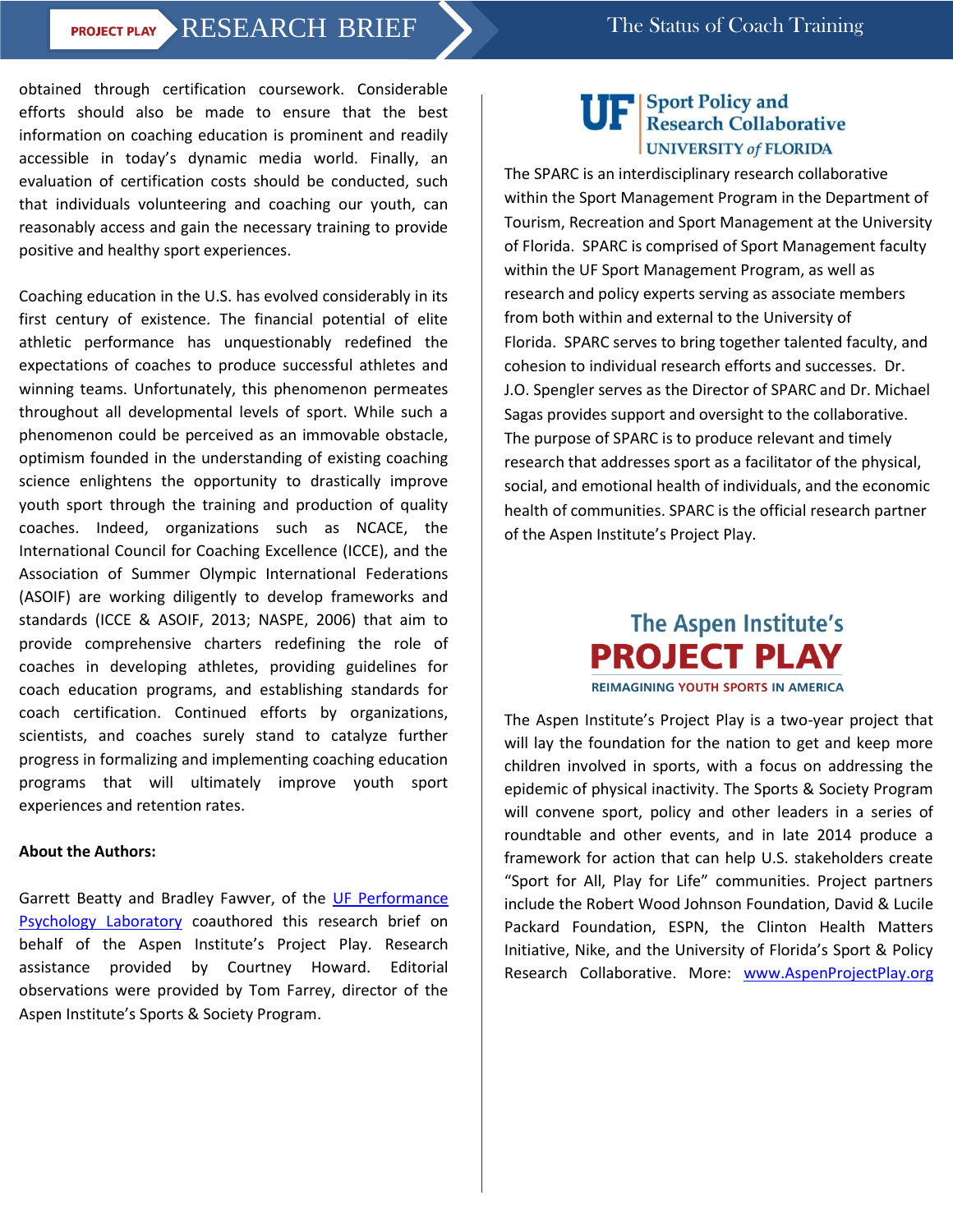| <b>Institution</b>                 | Location                      | <b>Degree</b> |   | <b>Delivery Emphasis</b> | <b>Available Courses by Subject Area</b>           |    |              |  |  | <b>NCACE Level</b> |
|------------------------------------|-------------------------------|---------------|---|--------------------------|----------------------------------------------------|----|--------------|--|--|--------------------|
|                                    |                               |               |   |                          | Ex. Sciences Phys. Ed. Pedagogy Coaching Practicum |    |              |  |  |                    |
| <b>Brigham Young University</b>    | Provo, Utah                   | Minor         | C | PE                       |                                                    |    |              |  |  |                    |
|                                    |                               | B.S.          |   | PE                       | 6                                                  |    | <sub>0</sub> |  |  |                    |
| <b>Clarion University</b>          | Clarion, PA                   | B.S.          |   | LS                       |                                                    |    |              |  |  |                    |
|                                    |                               | M.Ed.         |   | ED                       |                                                    |    |              |  |  |                    |
| Emporia State University           | Emporia, Kansas               | Minor         |   | <b>CE</b>                |                                                    |    |              |  |  |                    |
| Georgia Southern University        | Statesboro, GA                | Certificate   | C | <b>CE</b>                |                                                    |    |              |  |  |                    |
|                                    |                               | M.S.          |   | <b>CE</b>                |                                                    |    |              |  |  |                    |
| James Madison University           | Harrisonburg, VA              | Minor         |   | <b>CE</b>                |                                                    |    |              |  |  |                    |
| <b>Kutztown University</b>         | Kutztown, PA                  | B.S.          |   | <b>SM</b>                |                                                    |    |              |  |  |                    |
| University of Southern Mississippi | Hattiesburg, Mississippi B.S. |               |   | <b>CE</b>                |                                                    |    |              |  |  |                    |
|                                    |                               | M.S.          |   | CE                       |                                                    |    |              |  |  |                    |
| Western Michigan University        | Kalamazoo, Michigan           | Minor         |   | <b>CE</b>                |                                                    |    |              |  |  |                    |
|                                    |                               | B.S.          |   | PE                       |                                                    | 12 |              |  |  |                    |
|                                    |                               | M.A.          |   | CE                       |                                                    |    |              |  |  |                    |
| Winona State University            | Winona, MN                    | Minor         |   | CE                       |                                                    |    |              |  |  |                    |

#### **Table 1** *NCACE accredited post-secondary programs*

*Note.* V = Virtual; C = Campus; CE = Coaching; ED = Education; LS = Liberal Studies; PE=Physical Education; SM = Sport Management

Values represent estimated number of courses based on curriculum webpages. Credit hours per course vary by institution.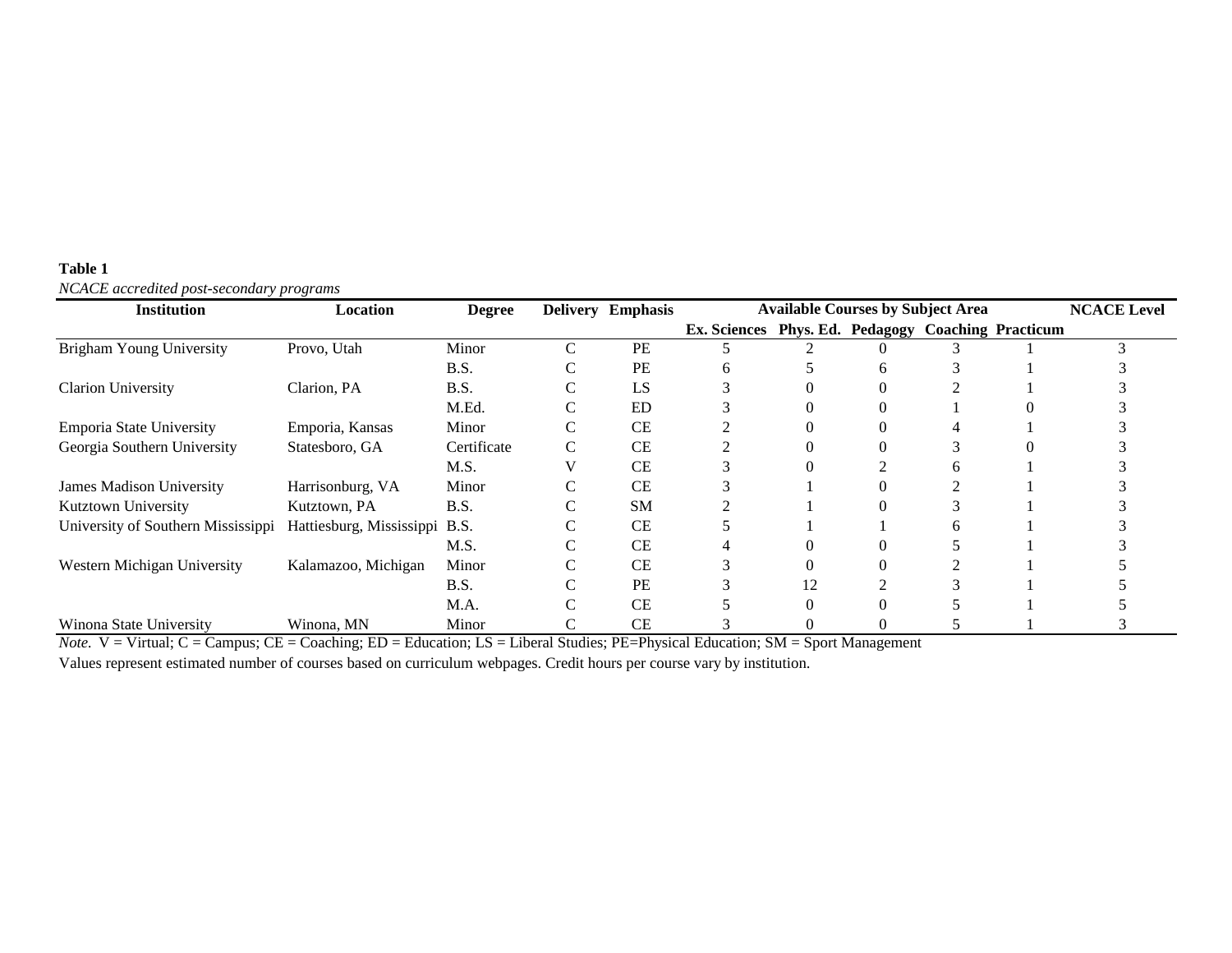#### **Table 2**

#### *Post-secondary programs identified by USAcoaching.org*

| <b>Institution</b>                     | <b>Location</b>  | <b>Degree</b>  |               | Delivery Emphasis | <b>Available Courses by Subject Area</b>           |          |                |    |  |
|----------------------------------------|------------------|----------------|---------------|-------------------|----------------------------------------------------|----------|----------------|----|--|
|                                        |                  |                |               |                   | Ex. Sciences Phys. Ed. Pedagogy Coaching Practicum |          |                |    |  |
| <b>American Public University</b>      | Charles Town, WV | Certificate    | V             | <b>CE</b>         |                                                    |          |                |    |  |
| <b>Barry University</b>                | Miami Shores, FL | B.S.           | $\mathbf C$   | PE                | 5                                                  |          | 3              |    |  |
| <b>Boston University</b>               | Boston, MA       | Minor          | $\mathcal{C}$ | PE                |                                                    | 3        | $\overline{2}$ |    |  |
|                                        |                  | Certificate    | V             | <b>CE</b>         | 0                                                  | 0        | 0              |    |  |
|                                        |                  | M.Ed.          | $\mathsf{C}$  | <b>CE</b>         | 0                                                  |          | 0              | 6  |  |
| University of Central Florida          | Orlando, FL      | B.S.           | $\mathsf{C}$  | ES                | 9                                                  |          | $\Omega$       | 5  |  |
|                                        |                  | M.S.           | $\mathsf{C}$  | <b>CE</b>         | $\overline{c}$                                     | 0        | 0              |    |  |
| <b>East Tennessee State University</b> | Johnson City, TN | M.A.           | $\mathsf{C}$  | ES                | 5                                                  | $\Omega$ | 0              | 2  |  |
| <b>Indiana State University</b>        | Terre Haute, IN  | Minor          | $\mathsf{C}$  | <b>CE</b>         | $\overline{2}$                                     |          | $\Omega$       | 5  |  |
|                                        |                  | M.A. / M.S.    | $\mathsf{C}$  | <b>CE</b>         | 4                                                  | 0        | 0              | 6  |  |
| Michigan State University              | East Lansing, MI | Specialization | $\mathbf C$   | <b>CE</b>         |                                                    | 0        | 0              |    |  |
|                                        |                  | M.A.Ed.        | $\mathsf{C}$  | <b>CE</b>         | $\Omega$                                           | 0        | 0              |    |  |
|                                        |                  | M.S.           | $\mathbf C$   | <b>CE</b>         | 0                                                  | 0        | 0              |    |  |
|                                        |                  | Certificate    | V             | <b>CE</b>         | 0                                                  | 0        | 0              | 4  |  |
| Montana State University               | Bozeman, MT      | Minor          | $\mathsf{C}$  | ES                | 8                                                  | 0        | 0              | 6  |  |
|                                        |                  | M.S.           | $\mathsf{C}$  | <b>CE</b>         |                                                    | 0        |                | 2  |  |
| Ohio University                        | Athens, OH       | Minor          | $\mathsf{C}$  | <b>CE</b>         |                                                    | 0        | $\Omega$       | 4  |  |
|                                        |                  | M.S.           | C, V          | <b>CE</b>         | $\overline{2}$                                     | 0        | 0              | 10 |  |
| Shippensburg University                | Shippensburg, PA | Minor          | $\mathsf{C}$  | ES                | 3                                                  | 0        | 0              | 2  |  |
| Smith College                          | Northampton, MA  | M.S.           | $\mathsf{C}$  | <b>CE</b>         |                                                    | $\Omega$ | 0              |    |  |
| <b>United States Sports Academy</b>    | Daphne, AL       | <b>B.S.</b>    | V             | <b>SM</b>         | 5                                                  | 0        | 0              | 5  |  |
|                                        |                  | M.S.           | V             | <b>SM</b>         | $\overline{2}$                                     | 0        | $\Omega$       | 2  |  |
| Virginia Commonwealth University       | Richmond, VA     | M.Ed.          | C, V          | <b>SM</b>         | 0                                                  | 0        | 0              | 3  |  |
| West Virginia University               | Morgantown, WV   | Minor          | $\mathsf{C}$  | CE                |                                                    |          | 0              |    |  |
|                                        |                  | B.S.           | $\mathcal{C}$ | <b>CE</b>         |                                                    |          |                | 10 |  |
|                                        |                  | M.S.           | C, V          | <b>CE</b>         | 4                                                  | 0        | 0              | 8  |  |

*Note.* V = Virtual; C = Campus; CE = Coaching; ES = Exercise & Sport Sciences; PE=Physical Education; SM = Sport Management Values represent estimated number of courses based on curriculum webpages. Credit hours per course vary by institution.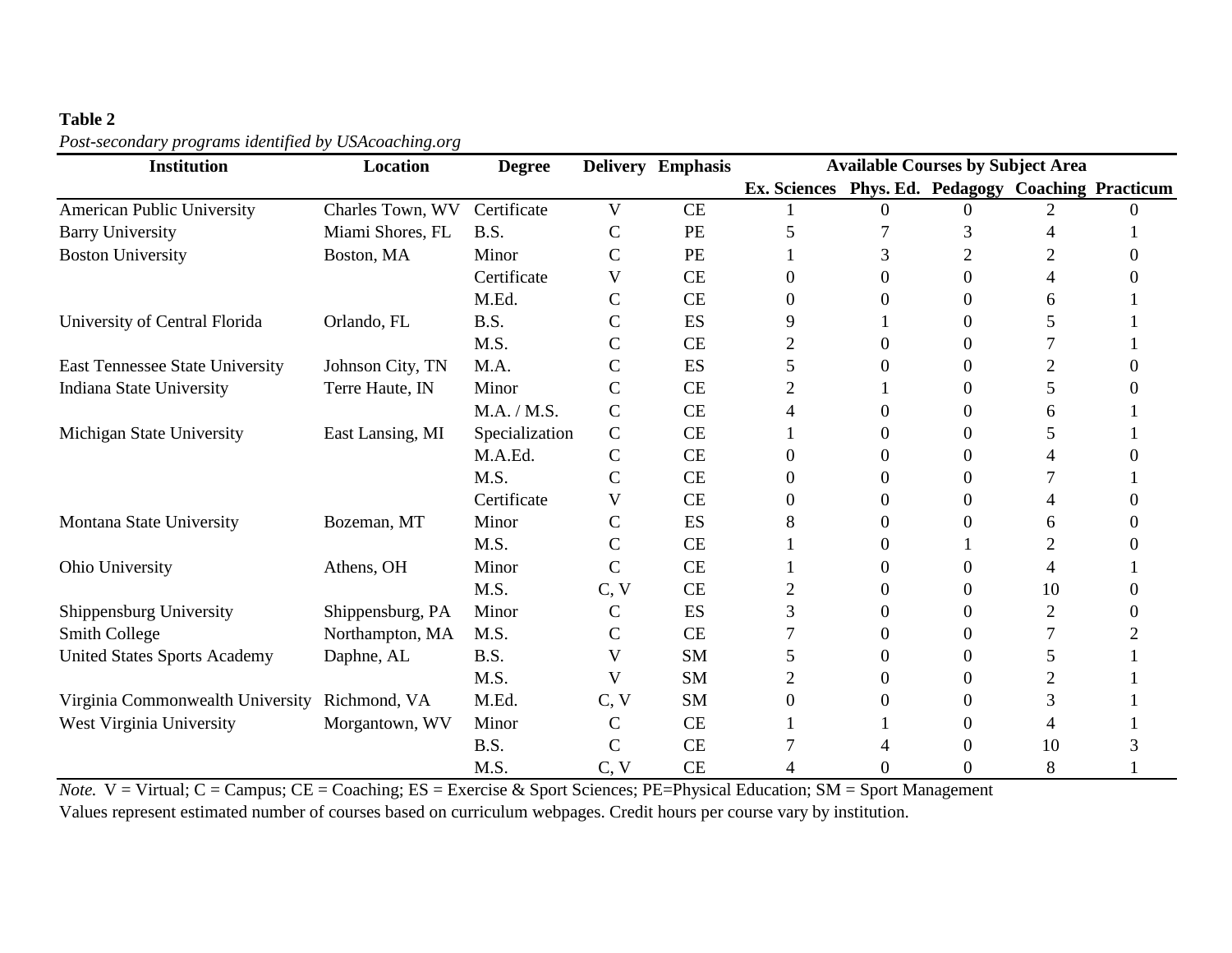#### **Table 3** *NCACE accredited programs offered through sport organizations.*

| ு<br>JJ<br>്<br><b>Organization</b>                          | Location                  | <b>Delivery</b> |                    | <b>Available Courses by Subject Area</b> | <b>NCACE Level</b>          | Price <sup>c</sup> |                     |
|--------------------------------------------------------------|---------------------------|-----------------|--------------------|------------------------------------------|-----------------------------|--------------------|---------------------|
|                                                              |                           |                 | <b>Foundations</b> | <b>Safety</b>                            | <b>Sport / Age Specific</b> |                    |                     |
| American Sport Education Program (ASEP)                      | Champaign, Illinois       |                 | 4                  |                                          | 25                          |                    | $$20 - $50^{\circ}$ |
| American Youth Soccer Organization                           | Fruit Heights, Utah       |                 |                    | $0^{\circ}$                              |                             |                    | <b>NR</b>           |
| National Federation of State High School Associations (NFHS) | Indianapolis, Indiana     |                 | 8                  | 6                                        | 16                          |                    | $$30 - $100^e$      |
| Professional Tennis Registry                                 | Hilton Head, SC           | V. P            | $0^{\rm a}$        | $0^{\rm a}$                              |                             | 3, 5               | $$120 - $160^e$     |
| Special Olympics North America                               | Wilmington, NC            |                 | 0ª                 | $0^{\circ}$                              |                             |                    | $$0 - $35^{\circ}$$ |
| <b>USA Football</b>                                          | Indianapolis, IN          |                 |                    | $0^a$                                    | <sub>0</sub>                |                    | $$25 - $60^d$       |
| USA Track & Field                                            | Indianapolis, IN          |                 | $\gamma^0$         | $0^{\rm a}$                              | $3^{\circ}$                 |                    | \$215 <sup>d</sup>  |
| Virginia High School League                                  | Charlottesville, Virginia |                 |                    |                                          |                             |                    | $$30 - $40^e$       |

*Note.*  $V = V$ irtual;  $P = In Person$ ;  $NR = Not Reported$ ;  $a = Content$  included in other courses;  $b = Courses$  offered in collaboration with other organizations (e.g. NFHS);

c = Prices reflect an estimate of cost for minimum education level courses offered by the respective organization;

 $d = Cost for certification; e = Cost per course$ 

Course values represent estimated number of available courses by topic area based on organization website.

Specific breadth and depth of content varies within courses by organization.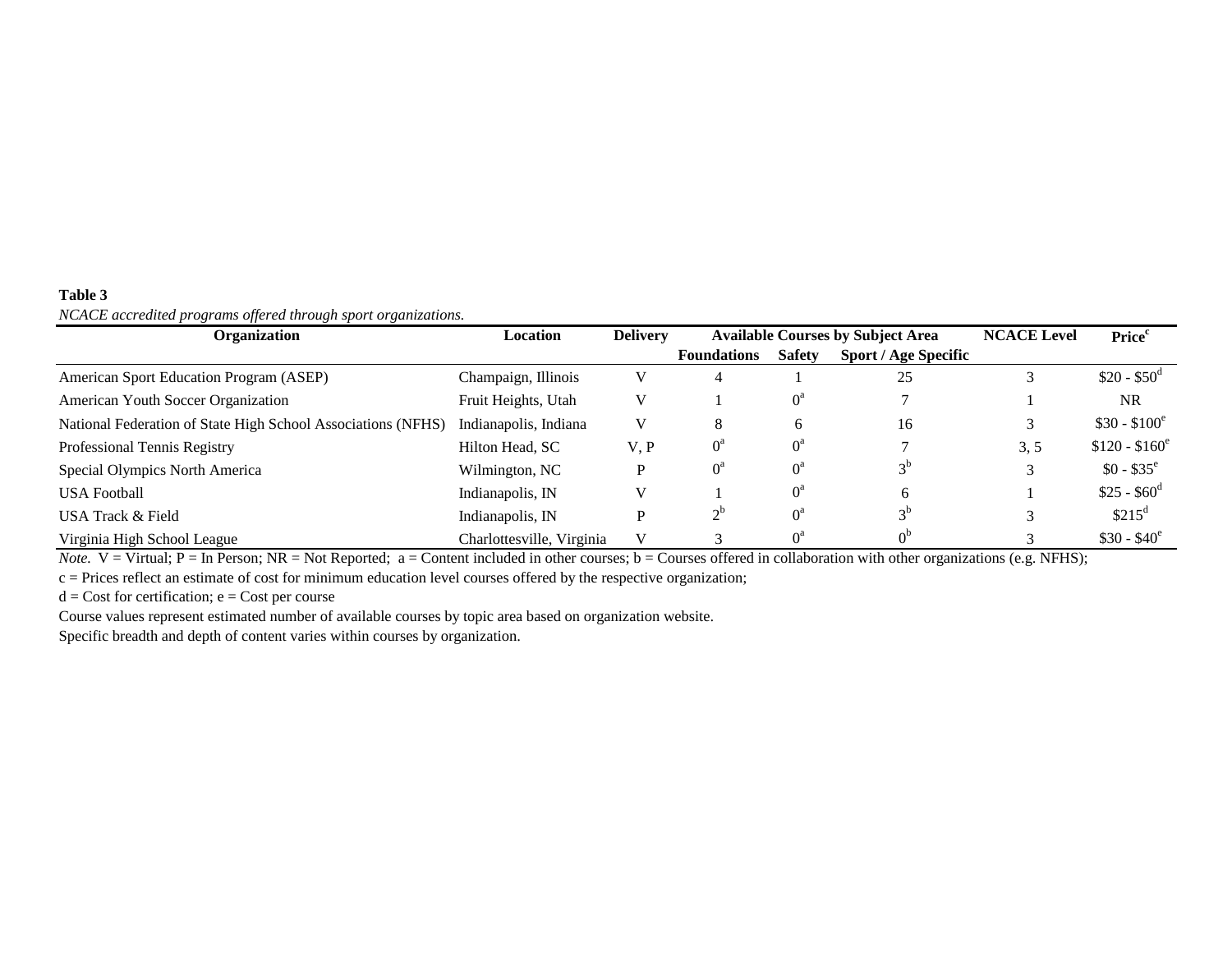| Organization                             | Location             | <b>Delivery</b> | <b>Available Courses by Subject Area</b> | Price <sup>c</sup> |                             |                     |
|------------------------------------------|----------------------|-----------------|------------------------------------------|--------------------|-----------------------------|---------------------|
|                                          |                      |                 | <b>Foundations</b>                       | <b>Safety</b>      | <b>Sport / Age Specific</b> |                     |
| <b>American Coaching Academy</b>         | Carson City, NV      | V               |                                          |                    |                             | \$97 <sup>d</sup>   |
| National Youth Sport Coaches Association | West Palm Beach, FL  | V, P            | $\overline{2}$                           | 3                  | 12                          | $$20 - $40^d$       |
| <b>Positive Coaches Alliance</b>         | Mountain View, CA    | V, P            | 3                                        | $0^{\rm a}$        | $\Omega$                    | $$30^{\circ}$       |
| <b>US</b> Lacrosse                       | Baltimore, MD        | V, P            | 3                                        | $\overline{2}$     | 3                           | \$70 <sup>e</sup>   |
| <b>US</b> Soccer                         | Chicago, IL          | V, P            | $0^a$                                    | $_1a$              | 4                           | $$100 - $125$       |
| <b>USA Hockey</b>                        | Colorado Springs, CO | V, P            | $0^{\rm a}$                              | $0^a$              |                             | $$50^{\circ}$       |
| <b>USA Rugby</b>                         | Boulder, CO          | V, P            | $0^a$                                    | $2^{\rm b}$        | $4^{\rm b}$                 | $$0 - $250^{\circ}$ |
| <b>USA Swimming</b>                      | Colorado Springs, CO | V, P            | $\overline{2}$                           |                    | $0^a$                       | \$40 <sup>d</sup>   |
| <b>USA Volleyball</b>                    | Colorado Springs, CO | V, P            | $\overline{2}$                           | $0^{\rm a}$        | $\overline{2}$              | $$50 - $425^d$      |
| <b>USTA</b>                              | Boca Raton, FL       | P               | $\mathbf{0}$                             | $\theta$           | $\overline{2}$              | $$250^{\circ}$      |
| <b>Youth Enrichment in Sports</b>        | N/A                  | V, P            |                                          | $\overline{0}$     |                             | $$0 - $25^{\circ}$$ |

#### **Table 4** *Programs offered through various sport organizations.*

*Note.*  $V = V$ irtual;  $P = In$  Person; a = Content included in other courses; b = Courses offered in collaboration with other organizations (e.g. NFHS); c = Prices reflect an estimate of cost for minimum education level courses offered by the respective organization;

 $d = Cost for certification; e = Cost per course$ 

Course values represent estimated number of available courses by topic area based on organization website.

Specific breadth and depth of content varies within courses by organization.

Table is not an exhaustive list of available coaching education programs